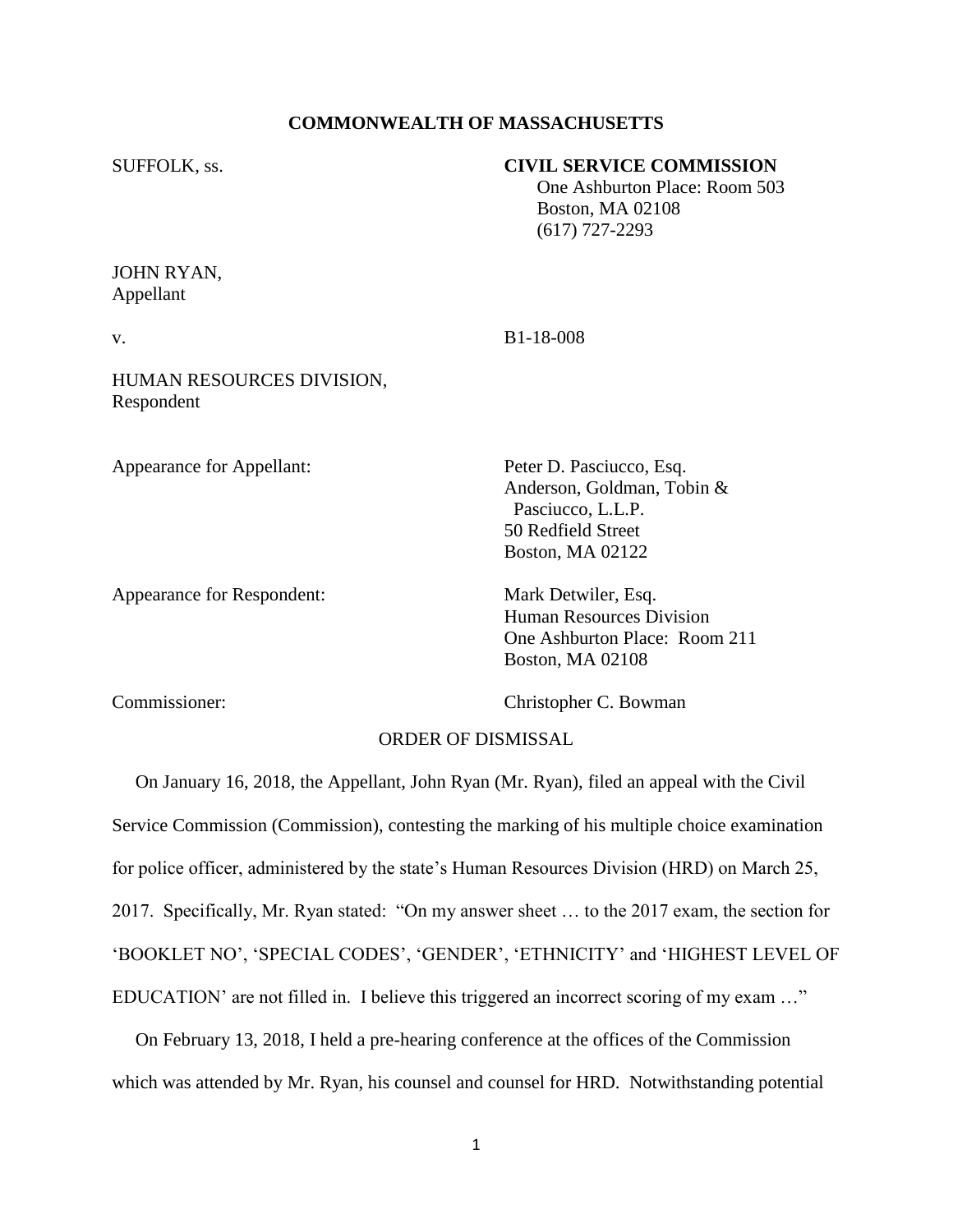issues regarding whether the Commission had jurisdiction to hear such an appeal, HRD provided an overview of the review process that was done by HRD to determine that there was no error in the scoring of Mr. Ryan's examination. Additionally, based on some unique factors raised at the pre-hearing, HRD voluntarily agreed to have EB Jacobs (the testing company that developed and scored the examination) conduct an additional, manual review, re-scoring five (5) random questions. It was determined that each question was scored correctly in that the initial scoring of those five (5) questions was not flawed.

 The Commission does not have jurisdiction over appeals related to the scoring of multiple choice questions on a civil service examination. See G.L. c. 31, ss.22-24 and Hickey v. Civ. Serv. Comm'n & Human Resources Div., 60 Mass.App.Ct. 1104, 799 (2003) (Unpublished Decision), upholding a Superior Court Decision in which the Superior Court affirmed a Commission decision dismissing a multiple choice-related appeal based on a lack of jurisdiction.) Even if such jurisdiction existed, HRD has shown that it exercised its due diligence here and sufficiently shown that Mr. Ryan's examination was scored properly.

 For these reasons, the Appellant's appeals under Docket No. B1-18-008 is hereby *dismissed*. Civil Service Commission

*/s/ Christopher Bowman* Christopher C. Bowman Chairman

By a vote of the Civil Service Commission (Bowman, Chairman; Camuso, Ittleman, Stein and Tivnan, Commissioners) on March 15, 2018.

Either party may file a motion for reconsideration within ten days of the receipt of this Commission order or decision. Under the pertinent provisions of the Code of Mass. Regulations, 801 CMR 1.01(7)(l), the motion must identify a clerical or mechanical error in this order or decision or a significant factor the Agency or the Presiding Officer may have overlooked in deciding the case. A motion for reconsideration does not toll the statutorily prescribed thirty-day time limit for seeking judicial review of this Commission order or decision.